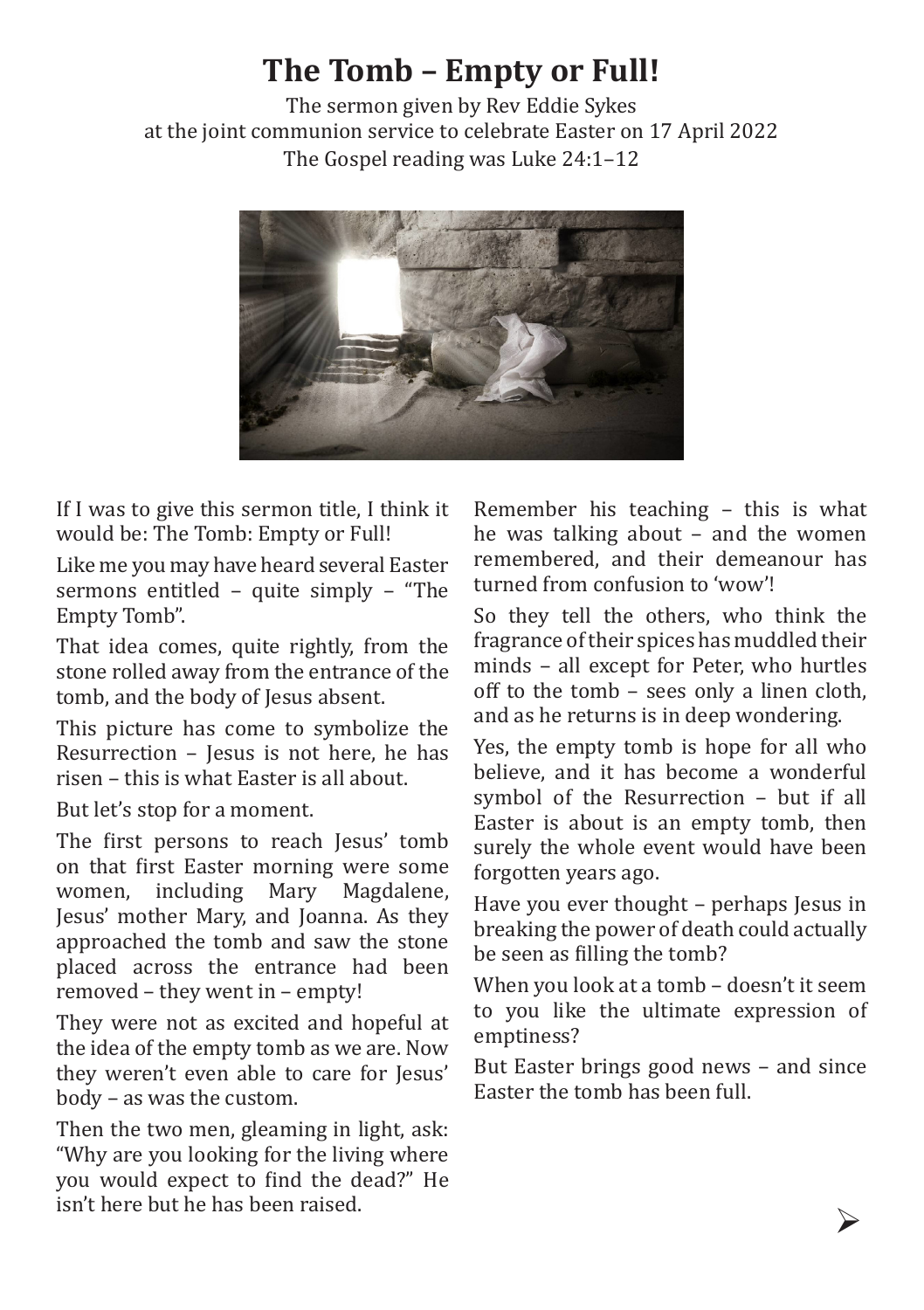Ø

## **1. Victory**

Charles Wesley proclaims this in the hymn where he states:

Where, O death, is now thy sting? Where's the victory, boasting grave?'

Our Lord has taken conquest of the grave, turning its emptiness into a place where victory now dwells.

No longer is the grave the ultimate winner.

When we do indeed die, we now have that sublime confidence that we will rise again.

## **2. Hope**

The tomb is also full of hope.

My first appointment as a presbyter was in the Morpeth Circuit in the NE of England as minister of two chapels in former mining villages.

Folks in those parts were either church (CofE) or chapel (Methodist). In the five years I served there I presided at some 250 funerals.

When you are faced with that many funerals, and you say those words of committal so many times, if I didn't have this Christian hope, I don't think I would be able to function at such rites and services.

Although I am familiar with conducting these services, I too at times find myself weeping with the mourners, as I too felt their loss – but to be honest, although my tears are those of sadness – they are not of despair, because I believe that the tomb is a place full of hope.

As I have listened on several occasions to the last words of a person before they expire, I have heard many words of hope and trust. Words spoken by the one dying and by the one to be bereaved.

This reminds me of the diligent tourist who spotted the inscription over the Archives building which read: "What is past is prologue."

"What does that mean?" he asked the young tour-guide. She replied brightly, "*It means you ain't seen nothing yet!*"

People of faith have hope because in one sense, '*they ain't seen nothing yet!*' There is now something new and wondrous – hope eternal.

## **3 Hell's despair**

The preacher, Ellsworth Kalas highlighted this point to me, when he writes that the tomb is full of hell's despair. Note I am not saying *human* despair, but *hell's* despair.

Hell has many guises – fear, hate, dread, and despair – and the tomb is about hell itself being filled with despair.

If you live in Ukraine, Yemen or other conflict zones you know what hell is.

If you are a refugee seeking a peaceful place that can be called home – you know what hell is, especially if it means the possibility of then being carted off to another country.

There are many for whom the recent rise in the cost of living will be hellish.

In other words, praise God, the good news is that hell has lost – it is up to us who follow Christ to show it.

So, the empty tomb could be described as full – full of hope, victory, gladness, anticipation.

We could also say that the tomb is full of all the saints and martyrs – literally all those witnesses of Christ who have gone before us.

Ø